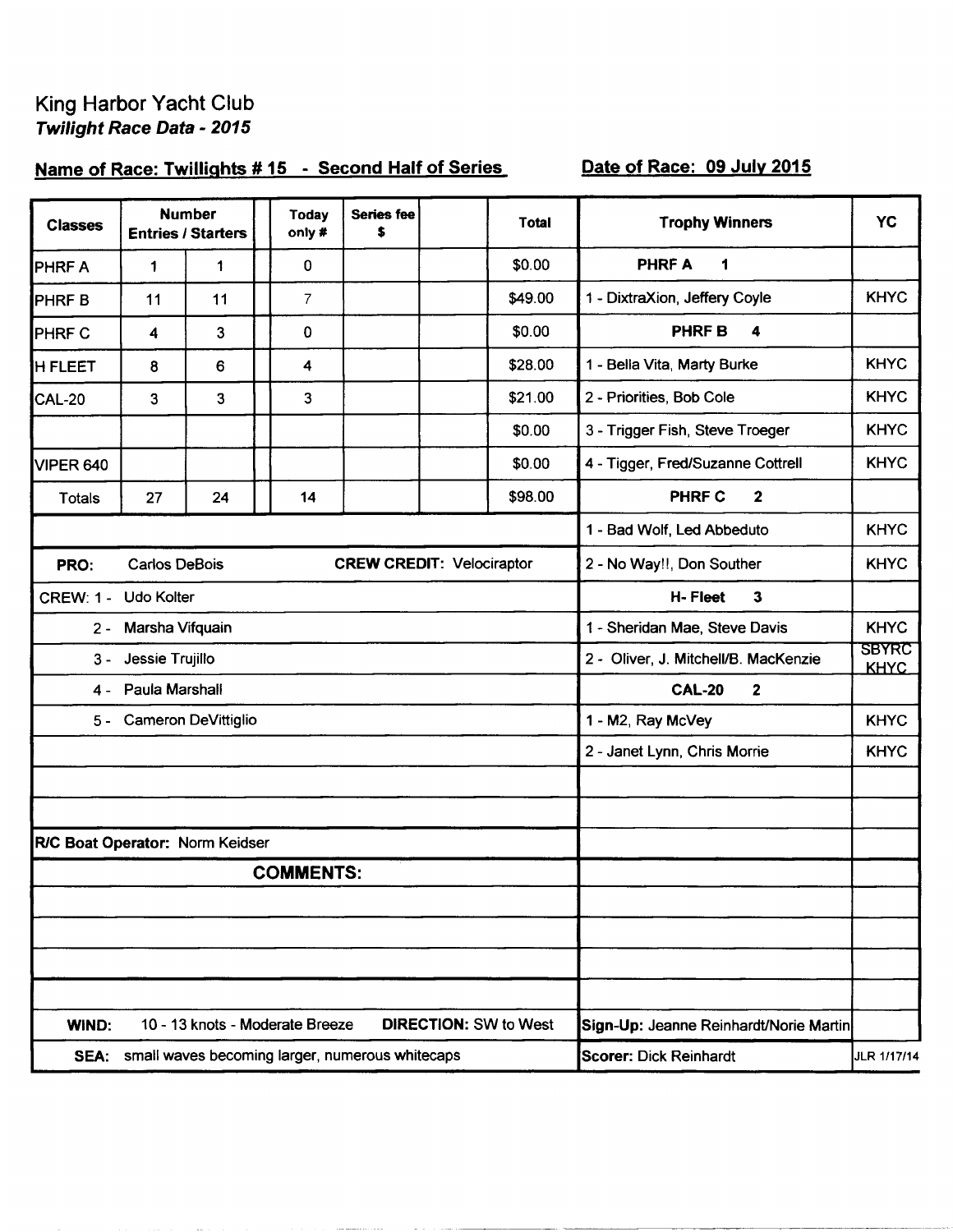

|               | DIV            |          |                                    |                                |               | r ınısn     | Corrected   |                  |             |
|---------------|----------------|----------|------------------------------------|--------------------------------|---------------|-------------|-------------|------------------|-------------|
|               | <b>Rank</b>    | Sail No. | <b>Boat</b>                        |                                | <b>Rating</b> | <b>Time</b> | <b>Time</b> | <b>Boat Type</b> | Club        |
|               |                |          |                                    |                                |               |             |             |                  |             |
| <b>PHRF-A</b> |                |          | Time on Time / Start Time 18:15:00 |                                |               |             |             |                  |             |
|               |                | 4417     | Distraction $(*)$                  | Jeffery Coyle                  | 36            | 19:08:55    | 00:59:48    | Xp 44            | <b>KHYC</b> |
| <b>PHRE-B</b> |                |          | Time on Time / Start Time 18:20:00 |                                |               |             |             |                  |             |
|               |                | 56136    | Bella Vita [*]                     | Marty Burke                    | 75            | 19:18:13    | 01:00:33    | Ben 36.7         | <b>KHYC</b> |
|               | $\overline{2}$ | 87309    | Priorities (*)                     | Bob Cole                       | 99            | 19:20:48    | 01:00:54    | Olson 30         | <b>KHYC</b> |
|               | 3              | 7026     | <b>Trigger Fish</b>                | Steve Troeger                  | 57            | 19:18:17    | 01:02:25    | Beneteau 40.7    | <b>KHYC</b> |
|               | 4              | 42757    | Tigger $(*)$                       | Fred & Suzanne Cottrell        | 84            | 19:21:12    | 01:02:45    | J 33             | <b>KHYC</b> |
|               | 5              | 87027    | Flying Dutchman (*                 | Jason Herring/ R.Van Kreuninge | 90            | 19:22:04    | 01:03:02    | Hobie 33         | <b>KHYC</b> |
|               | 6              | 57990    | Hot Rum                            | Al Castillon/ Richard Parlett  | 117           | 19:25:53    | 01:04:12    | CF 33            | RBYC/CB     |
|               | 7              | 72       | Despicable                         | Joel Sprague                   | 84            | 19:23:10    | 01:04:46    | J 92 S           | <b>RBYC</b> |
|               | 8              | 46879    | Noah Genda                         | Wilfred Poiesz                 | 81            | 19:23:05    | 01:04:59    | Bravera 29       | <b>KHYC</b> |
|               | 9              | 46192    | H <sub>2</sub> Blue                | Ross Moore                     | 108           | 19:26:03    | 01:05:15    | J 92             | <b>KHYC</b> |
|               | 10             | 54       | USA54                              | Charlie Bielecki               | 96            | 19:27:03    | 01:07:28    | Melges 24        | <b>KHYC</b> |
|               | 11             | 46575    | Calais                             | Jerry Hunter                   | 81            | 19:25:32    | 01:07:30    | Dencho 33        | <b>KHYC</b> |
| PHRF-C        |                |          | Time on Time / Start Time 18:25:00 |                                |               |             |             |                  |             |
|               |                | 97321    | Bad Wolf (*)                       | Len Abbeduto                   | 150           | 19:21:43    | 00:52:40    | Martin 242       | khyc        |
|               | $\sqrt{2}$     | 97850    | No Way !! $(*)$                    | Don Souther                    | 138           | 19:22:22    | 00:54:12    | $B-25$           | <b>KHYC</b> |
|               | 3              | 900      | Pau Hana <sup>[*]</sup>            | Dorian Harris                  | 150           | 19:26:46    | 00:57:21    | Martin 242       | <b>KHYC</b> |
| <b>DNS</b>    | 5              | 207      | Sails Coll (TP)                    | Tom Polizzi                    | 150           |             |             | Martin 242       | <b>KHYC</b> |